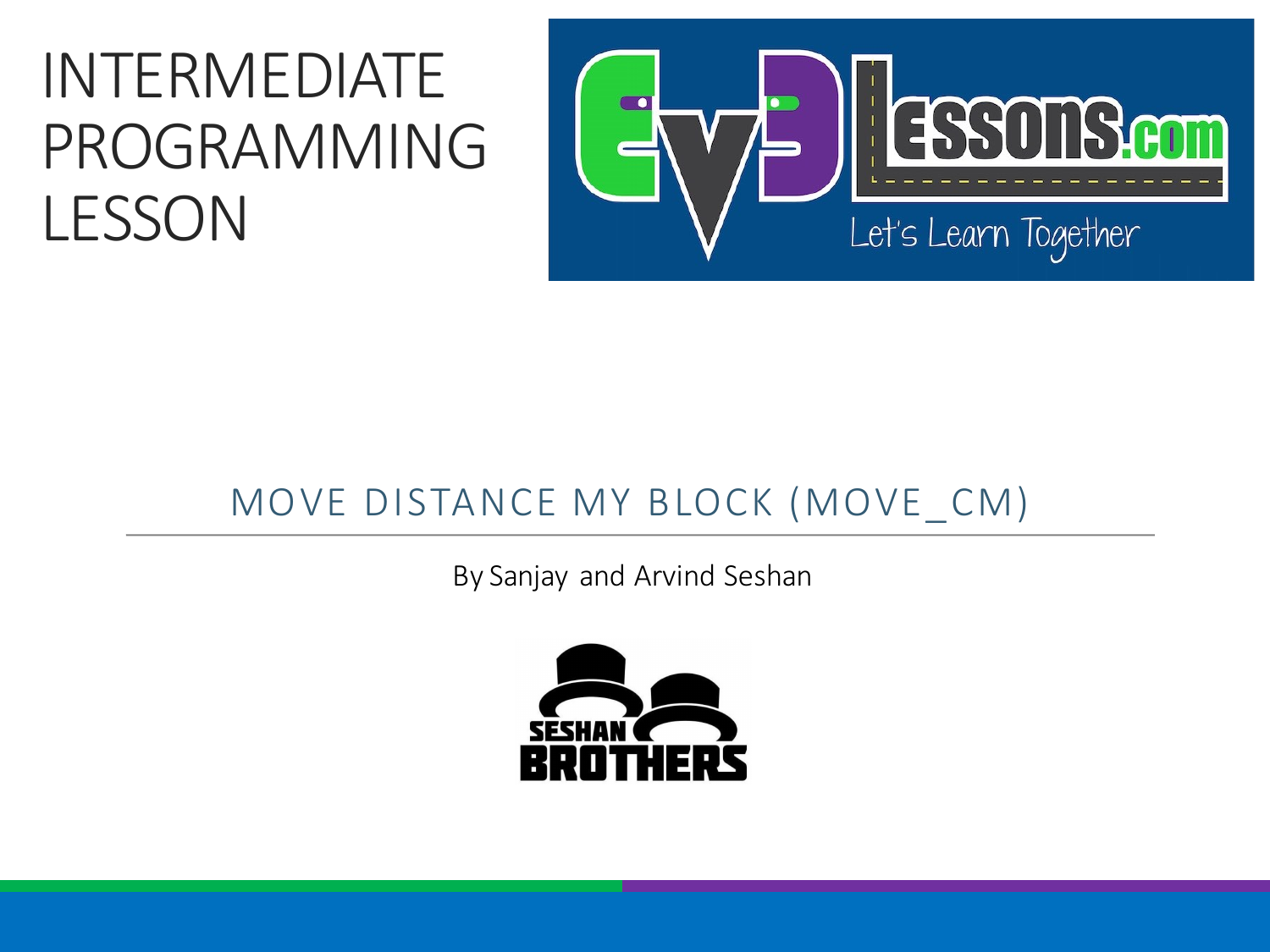#### Lesson Objectives

- 1. Create a useful My Block
- 2. Learn why creating a My Block that takes measurements made with a ruler can be useful
- 3. Make a Move CM My Block

Prerequisites: Moving Straight, Port View, My Blocks with Inputs and Outputs, Math Blocks, Data Wires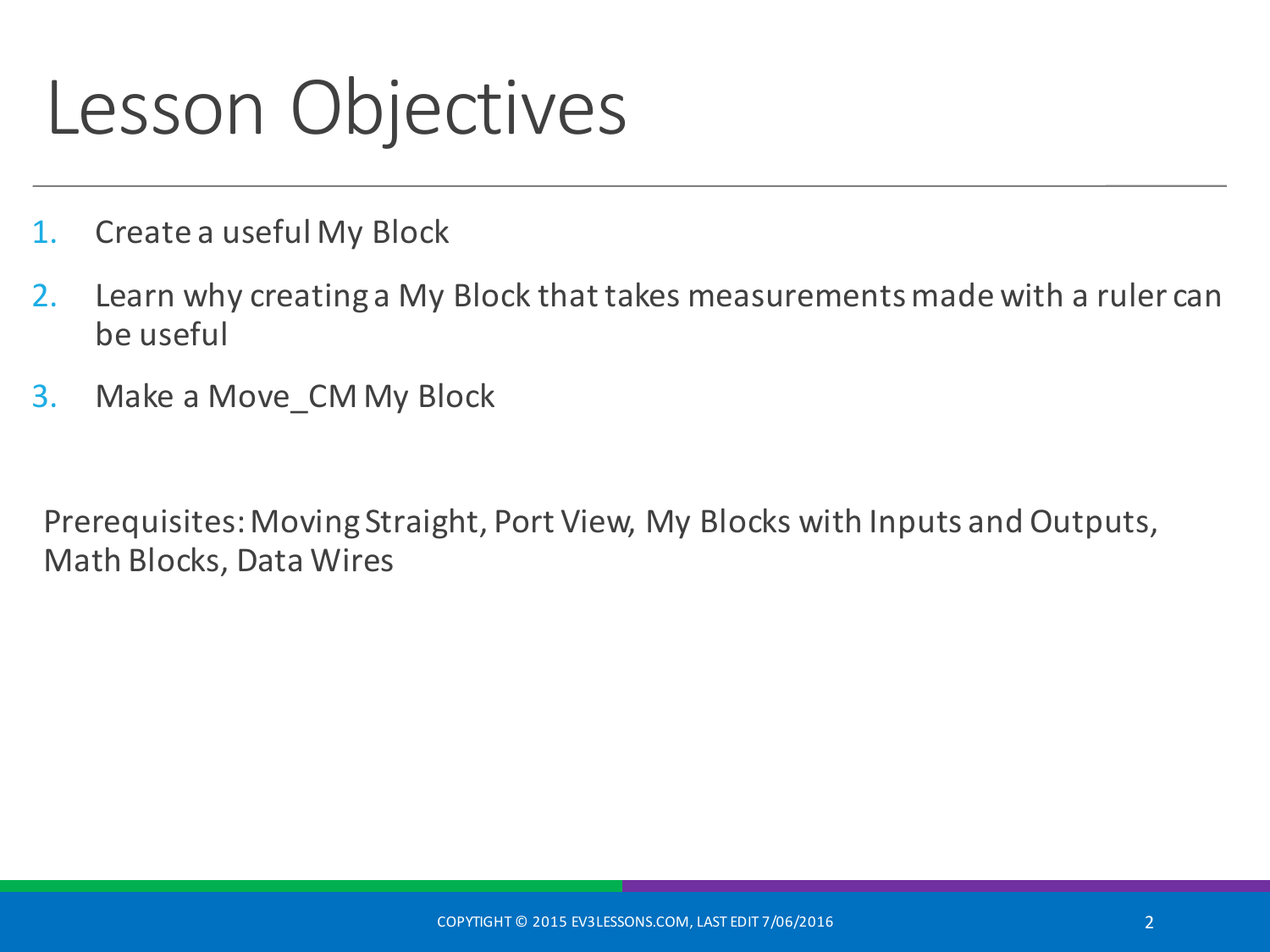# Why a Move Distance My Block?

Built-in move blocks will not take inputs (values) in centimeters or inches.

It is much easier to measure distance with a ruler than degrees or rotations.

If you change your robot design to have bigger or smaller wheels later on, you don't have to re-measure every movement of your robot

• Instead of changing distances in every single program you wrote, just go into your new Move Distance Block and change the value for how many inches/cm one motor rotation would take.

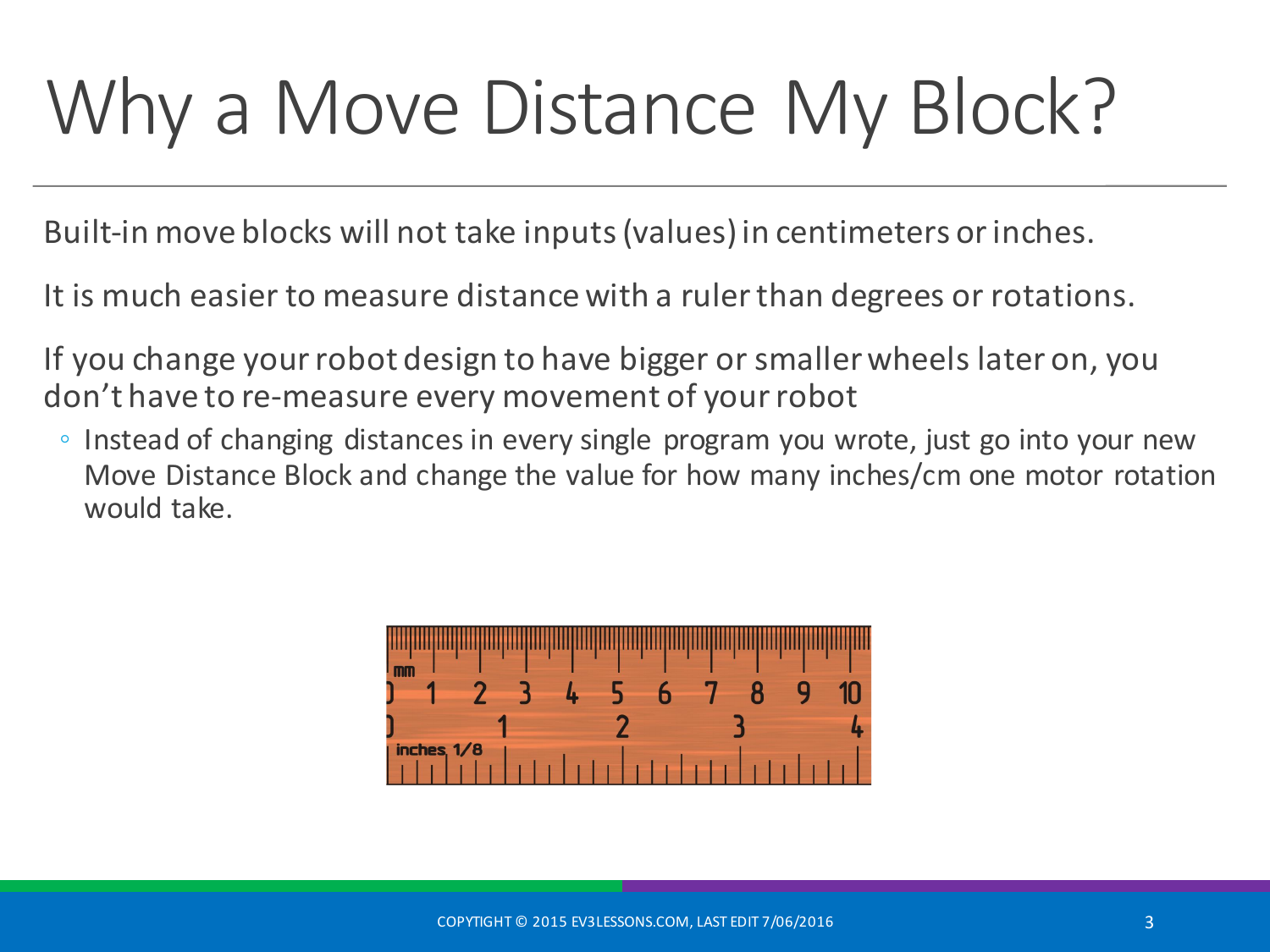# MOVE CM IN THREE EASY STEPS

**STEP 1:** Determine how many motor degrees your robot moves in 1cm

STEP 1A: Wheel Measurement

STEP 1B: Program the robot to move 1cm

**STEP 2:** Add a Math Block to convert centimeters to degrees

**STEP 3:** Create a Move\_CM My Block with 2 inputs (power and degrees)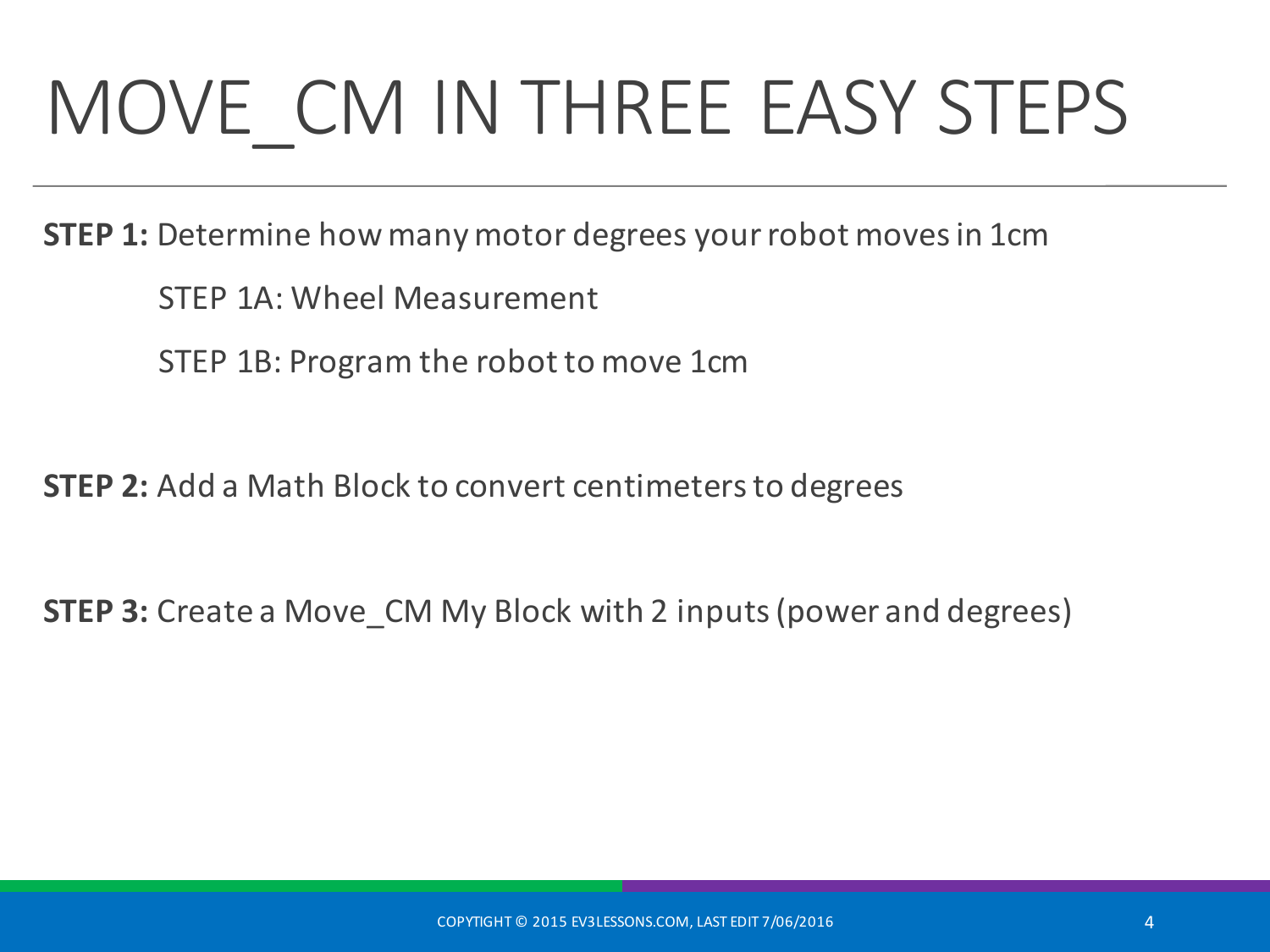#### Step 1A: How Many Degrees Does The Robot Move in 1 CM?

#### **Method 1:**

- 1. Look up the wheel size in mm printed on your tire and divide by 10 to convert to cm (because 1cm=10mm)
- 2. Multiply the answer in step 1 by  $\pi$  (3.1415...) to compute circumference
- 3. Divide 360 degrees by value from step 2. This computes degrees in 1cm since you travel one circumference in 1 rotation and 1 rotation is 360 degrees

#### **Example calculation using the standard EV3 Edu 45544 set wheels:**

- 1. EV3 EDU (45544) wheels are  $56$ mm =  $5.6$ cm in diameter
- 2. 5.6cm  $\times \pi = 17.6$ cm per rotation
- 3. 360 degrees  $\div$  17.6cm = 20.5 motor degrees per cm

Helpful chart with common LEGO wheels and their diameters.

http://wheels.sariel.pl/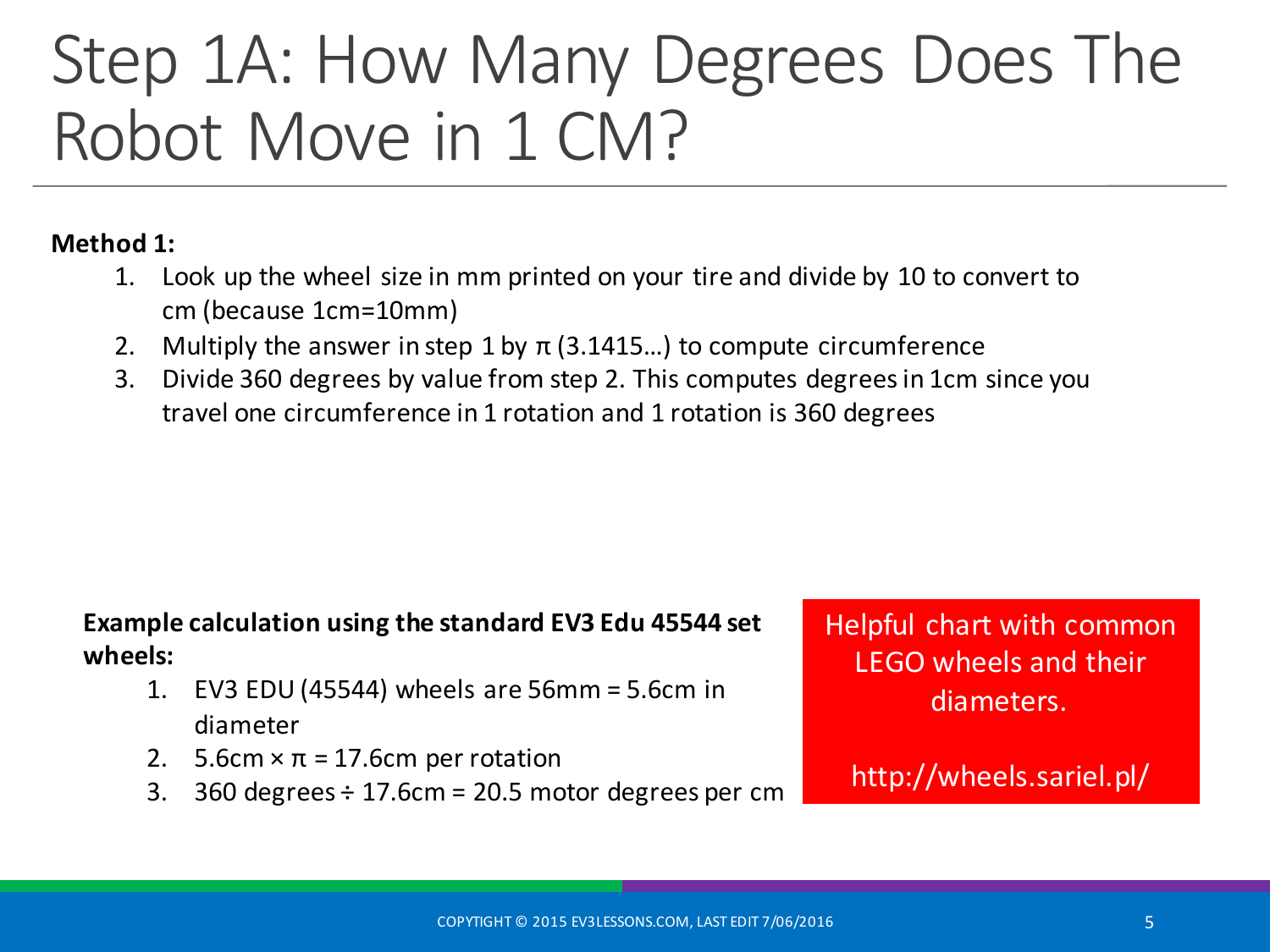### Step 1A: Alternative Method

Alternate Method: Use Port View to find the Motor Degrees value. Use this method if you cannot find the diameter value printed on your wheel.

- 1. Put your ruler next to your wheel/robot at 0 centimeters (whatever part of the robot you use to align with 0, you should use to use to measure distance in step 2)
- 2. Roll your robot forward any amount of centimeters, making sure your robot does not slip.
- 3. Take the degree reading you see on the screen for the motor sensor and divide by the amount of centimeters you moved.
- 4. The answer will be the number of degrees your robot's wheels turn in 1 centimeter.



| droidbot             |  |
|----------------------|--|
|                      |  |
| B: L-MOTOR-DEG       |  |
| $640$ <sub>dea</sub> |  |
|                      |  |
| 96                   |  |
|                      |  |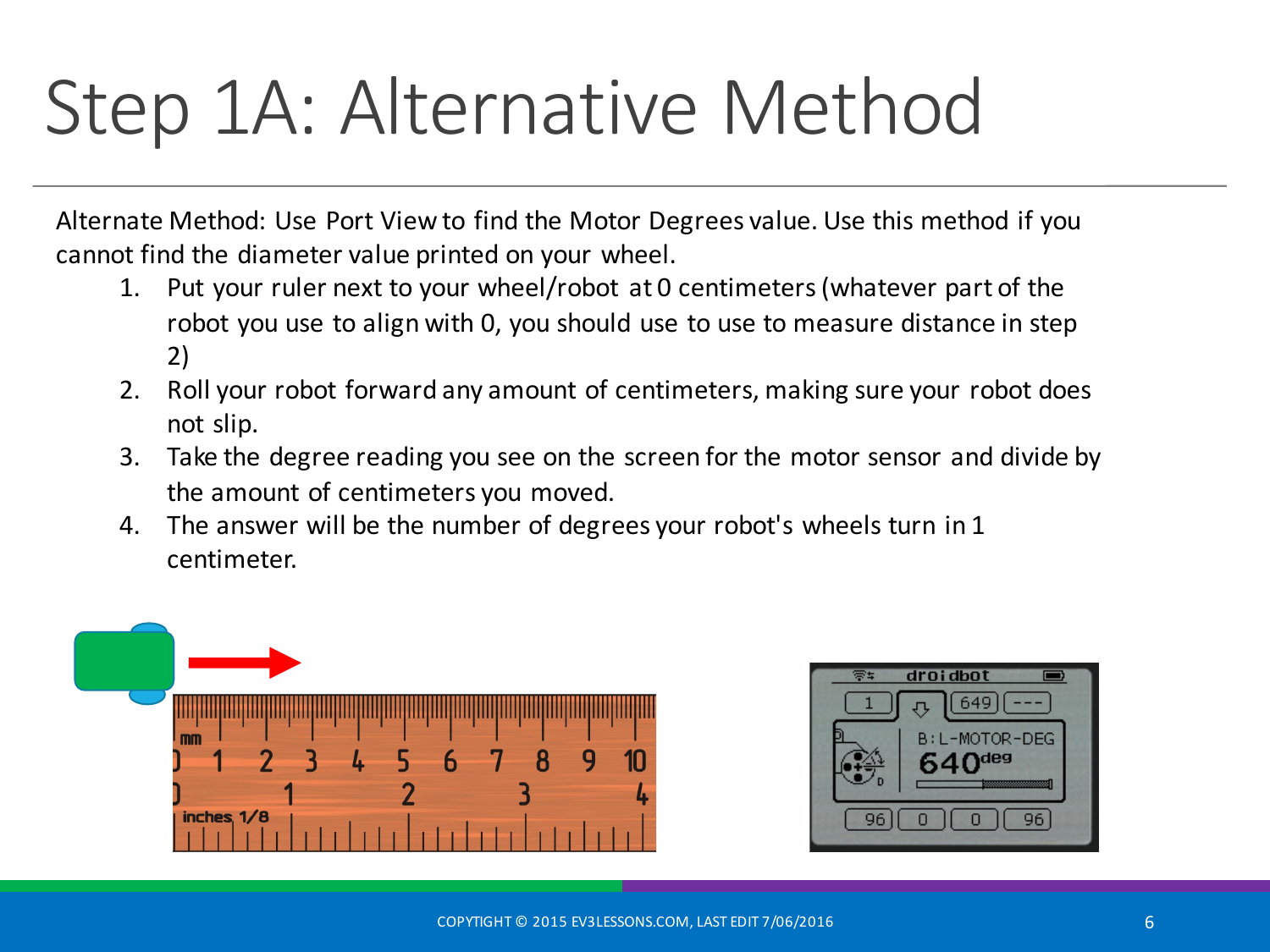### Step 1B: Program Move 1CM

Step 1: This is a program that moves 1 centimeter. The value 20.5 degrees is based on the size of the wheels on DroidBot  $\Box$  2.0. It is the number of motor degrees your robot turns for 1 CM. This was determined in Step 1A of the powerpoint file. You will need to customize this number for your robot/wheels.



Use the Motor Degrees value you obtained for your robot in slides 5 or 6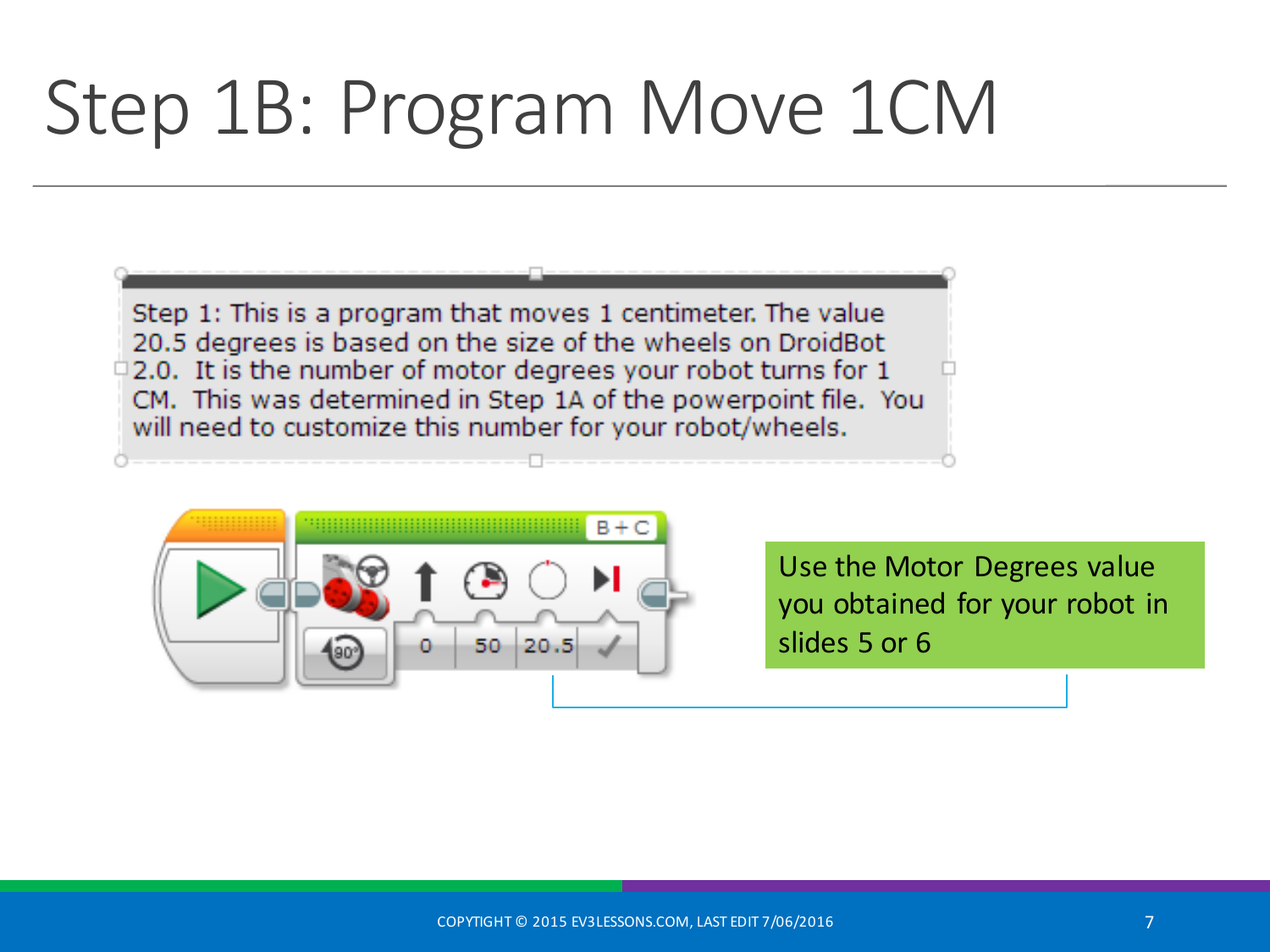### Step 2: Degree to CM Conversion

Create the Calculator that coverts degrees to centimeters

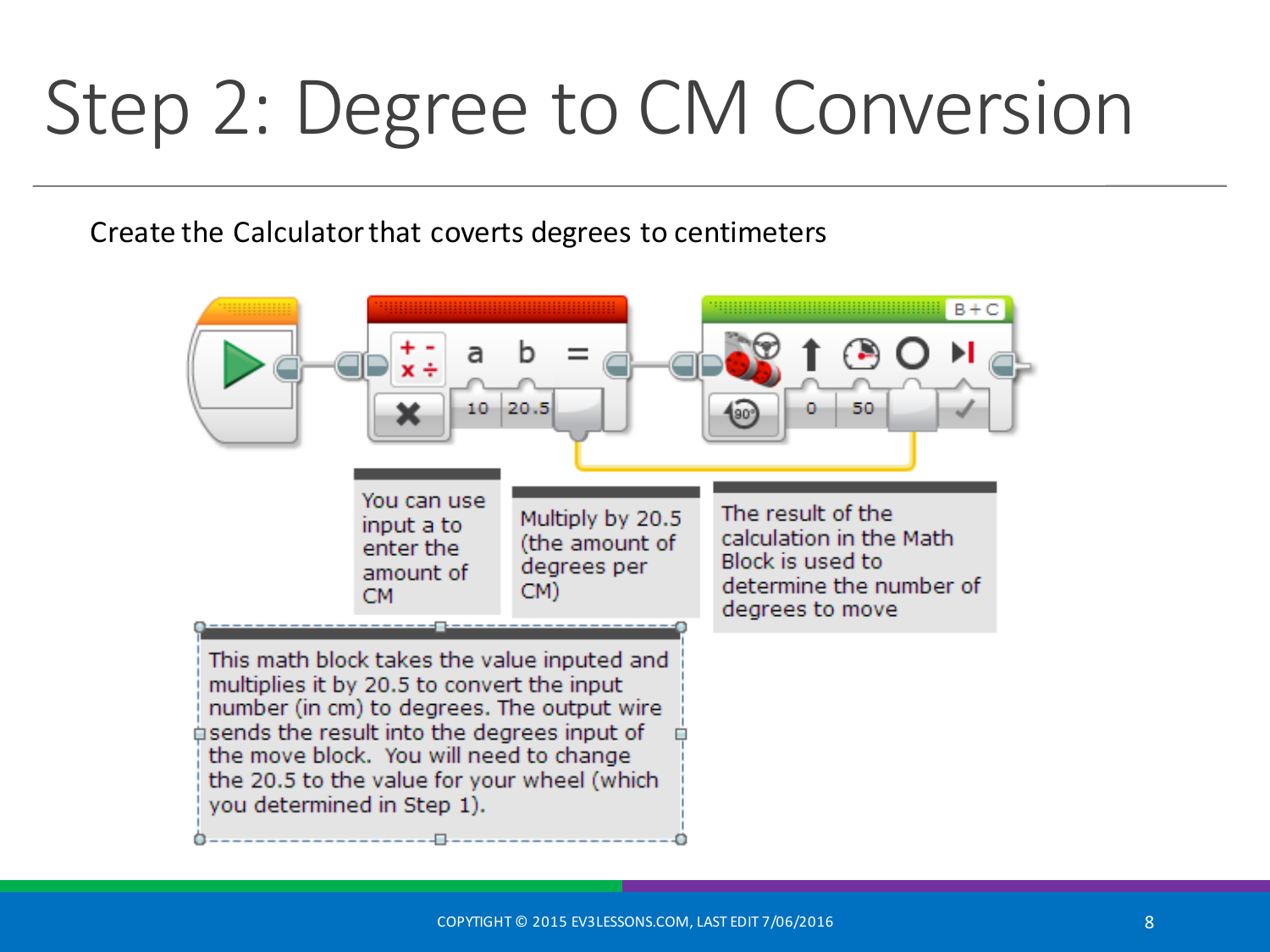# Step 3A: Setup the My Block

A. Highlight the two blocks in Step 2 and go to My Block Builder



- B. Add two inputs: Power and Centimeters and complete the setup process.
- If you need help in the My Block Builder, refer to the My Block with Inputs and Outputs Lesson in Intermediate

| <b>My Block Builder</b><br>$\overline{\mathbf{x}}$                           |
|------------------------------------------------------------------------------|
| Y<br>Cп<br>Β<br>A<br>Click the button to add or edit parameters. $\bigoplus$ |
| Name: Move_CM<br>Description:                                                |
| <b>My Block Icons</b><br><b>Parameter Setup</b><br><b>Parameter Icons</b>    |
|                                                                              |
| 1 2 3                                                                        |
| ۰<br>0,99<br>ຂ<br>∦<br>T<br>$x +$                                            |
| 1010<br>≳<br>0101                                                            |
| Finish<br>Cancel                                                             |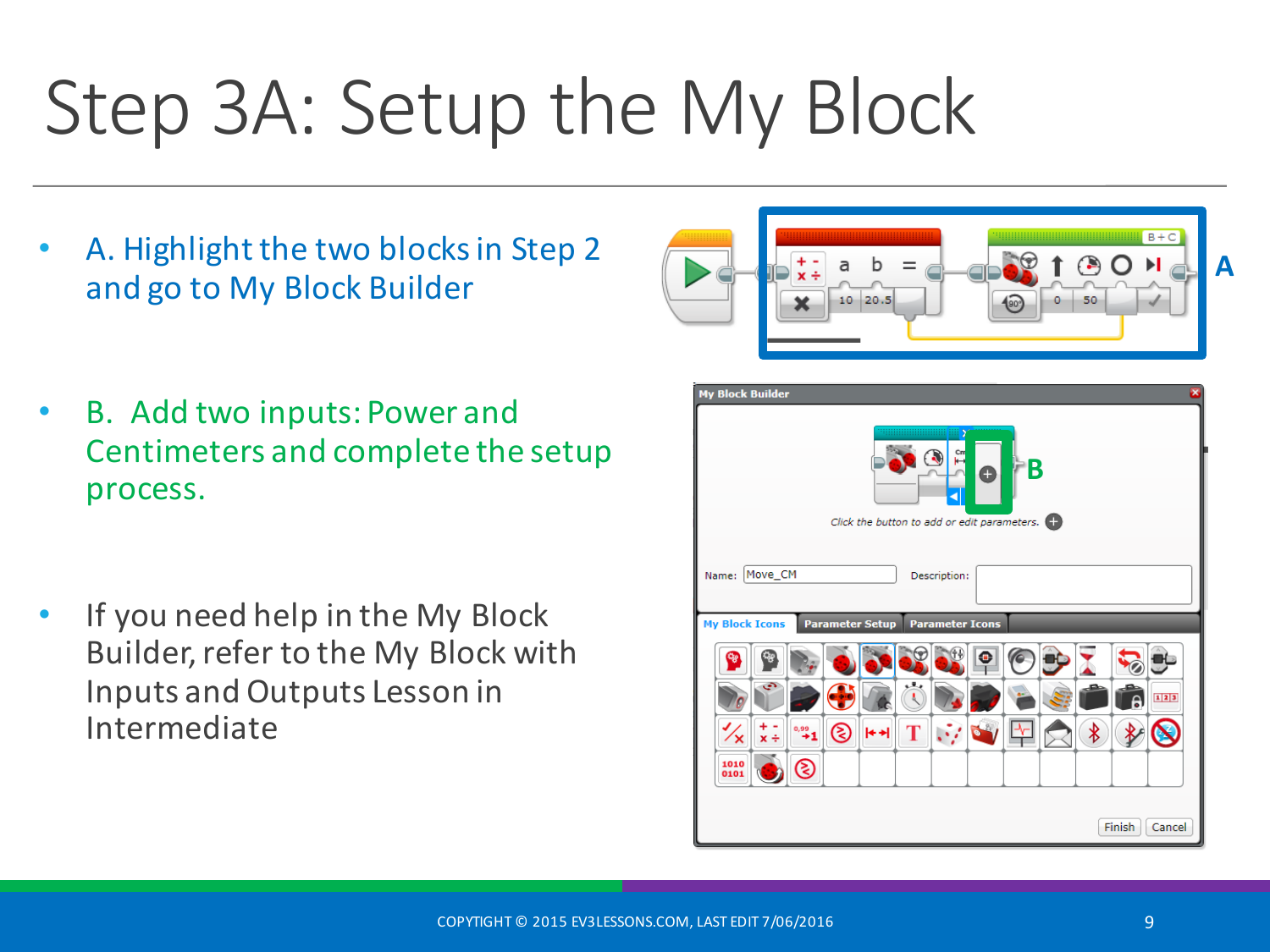# Step 3B: Wire the My BLOCK



C. Wire the inputs in the grey block. The centimeters input connects to the Math Block. The power goes into the Move Steering Block's power input. The result of the Math Block is wired into the degrees input in the Move Steering Block.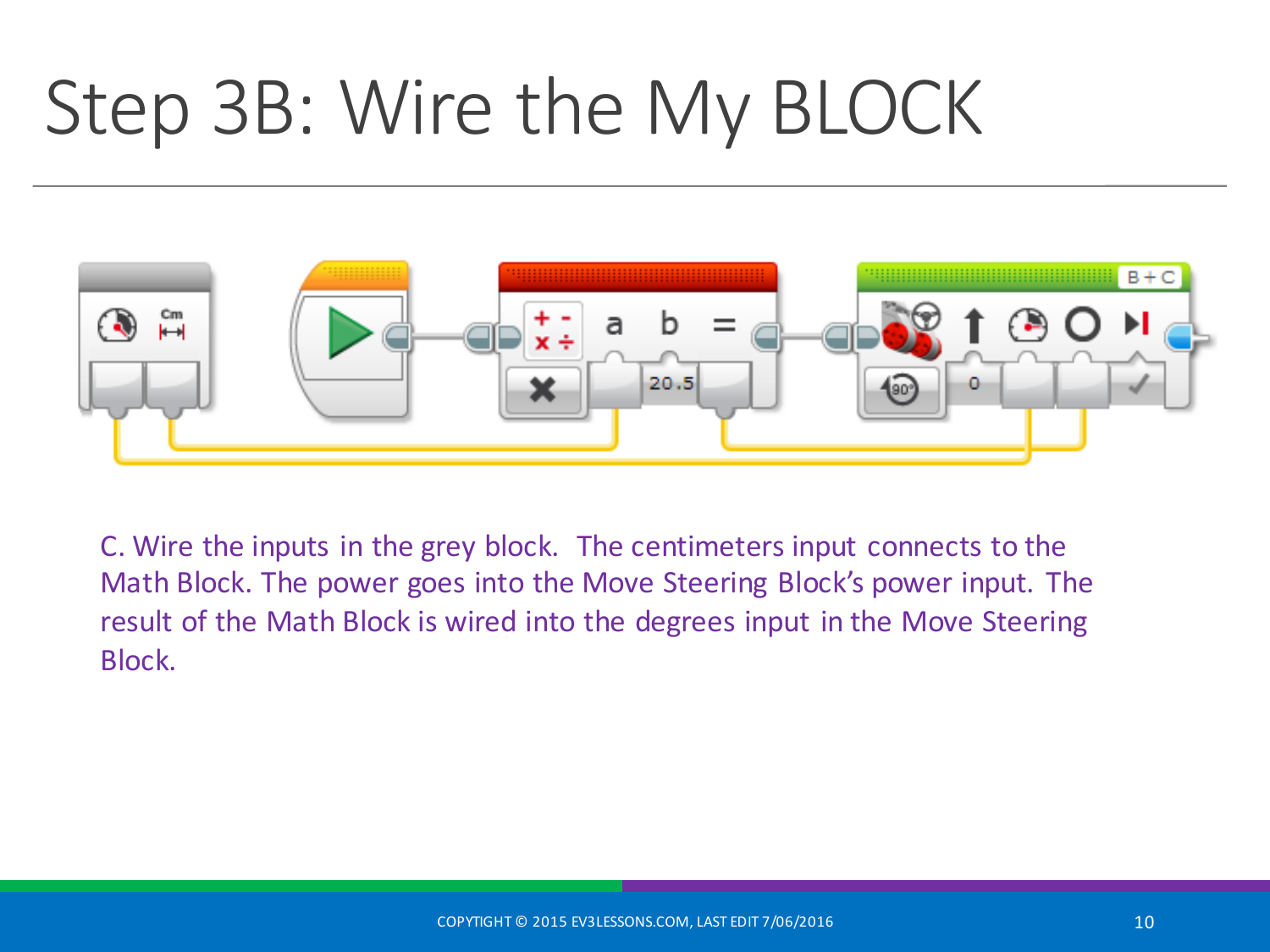## Step 3C: Completed Move CM

This is Step 2 converted into a My Block. We call it Move\_CM. It was made with two inputs added: Power and Centimeters. These were added using Tools-->My Block Builder



The same My Block is used for two different moves. One moves 10cm forward at 50 power. The other moves backwards for 20cm at 100 power. By changing the inputs, we can reuse the My Block.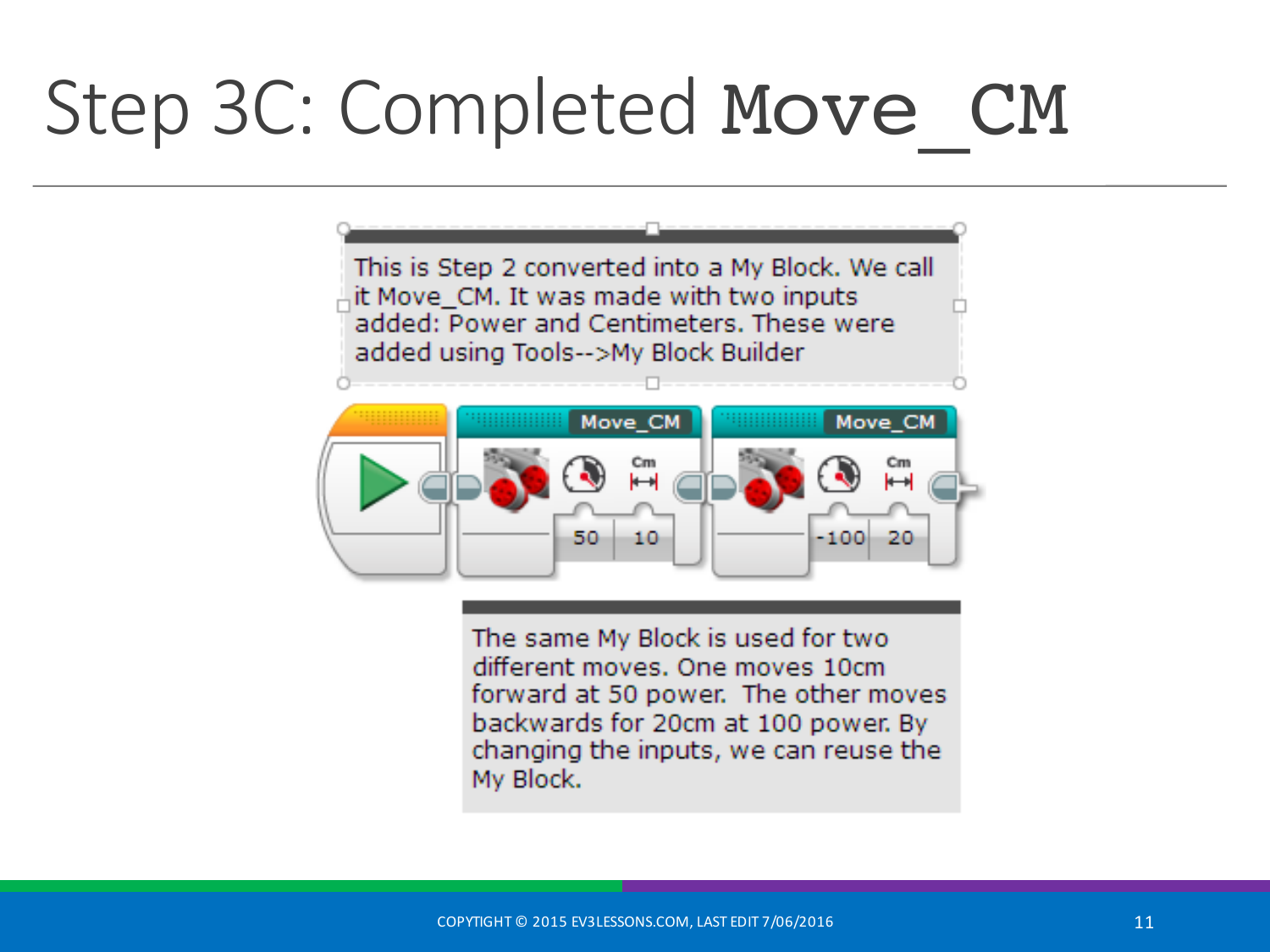#### Discussion

Why is a Move CM My Block useful?

◦ You can measure distances in centimeters and input this number into your block instead of programming in degrees or rotations

Will changing the inputs in one copy of Move CM impact another copy of it?

 $\degree$  No. That is exactly why a My Block is useful. You can use the same block multiple times, each time using a different number for power and centimeters (or any other parameter you set up).

Can you alter a My Block after it is made?

◦ You can change any of the contents, but not the grey blocks (input and output parameters). If you need to make changes to the parameters, you must remake your My Block.